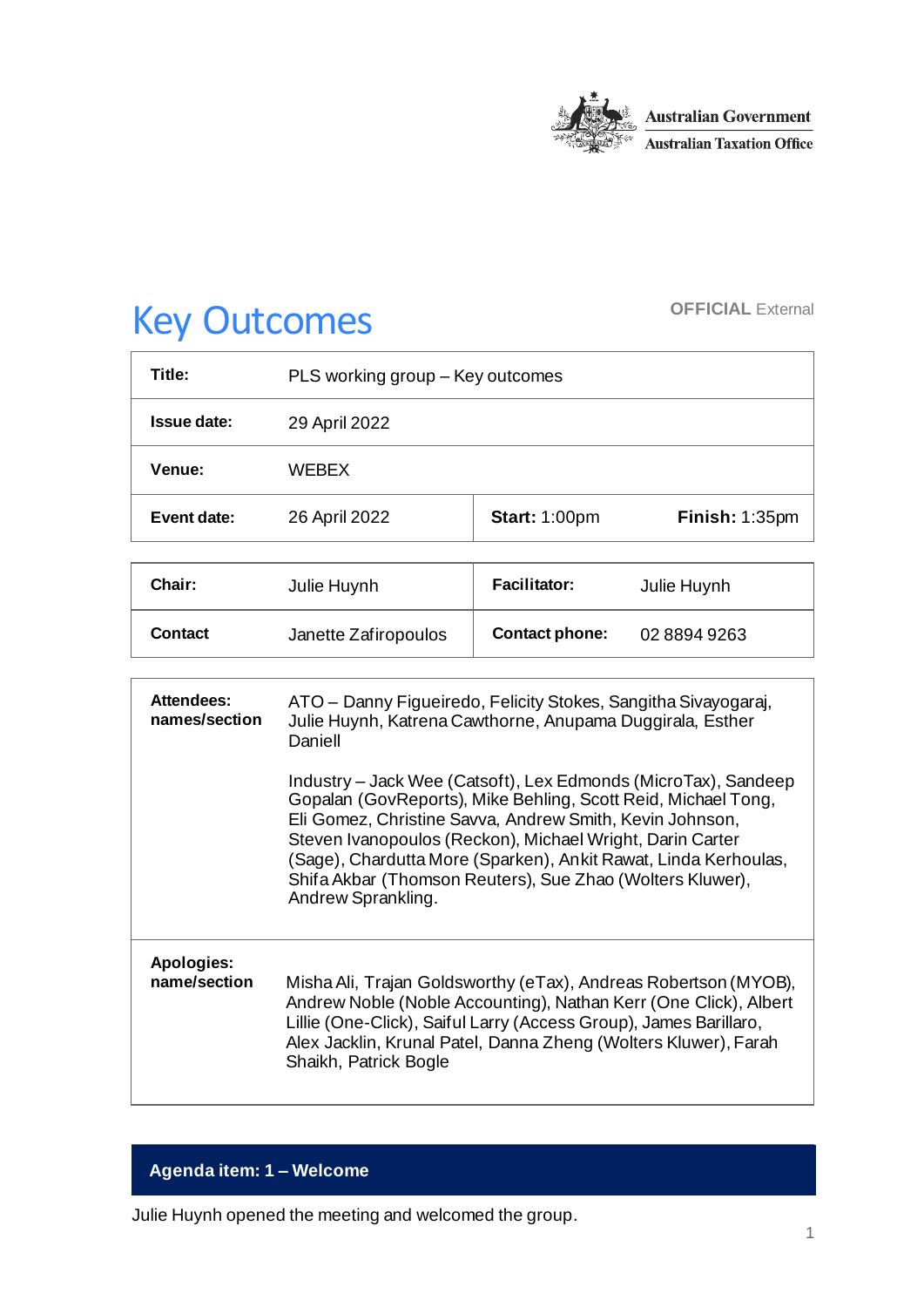#### **Agenda item: 2 – Action item updates**

There are no open action items. [\(see action items\)](https://developer.sbr.gov.au/collaborate/display/DSPCOLLAB/PLSWG+action+items)

#### **Agenda item: 3 – Tax time related documentation**

The following documents have been published in Collaboration Hub:

- [Medicare Levy Thresholds 2012-2022](https://developer.sbr.gov.au/collaborate/display/DSPCOLLAB/Medicare+levy+thresholds)
- [Draft SAP Research and development tax incentive schedule instructions 2022](https://developer.sbr.gov.au/collaborate/display/DSPCOLLAB/2022+draft+instructions)
- [Fund Income Tax Return](https://developer.sbr.gov.au/collaborate/display/DSPCOLLAB/2022+Tax+Time+draft+forms)
- [Life insurance companies taxation schedule](https://developer.sbr.gov.au/collaborate/display/DSPCOLLAB/2022+Tax+Time+draft+forms)

## **Agenda item: 4 – Modernising the Trust experience**

DSPs were provided awareness of the Modernising the Trust Experience project that was developed by the ATO through internal reviews of the trust tax and lodgment systems. The project was initially progressed as an internally driven ATO project during the f irst half of the 2022 FY until work was placed on hold in December 2021. Subsequently, in the March Federal Budget, this work was announced as a measure titled 'Digitalising trust income reporting and processing'. The budget announcement aligns to the original intent of the ATO project and places a focus on delivering benefits to small and medium enterprises through red tape reduction and increased digitalisation.

A fully costed High Level Design (HLD) is expected to be presented to Government at MYEFO later this calendar year.

Consultation and co-design sessions were held in late 2021, prior to the ATO led project being placed on hold. The recent Federal Budget measure announcement provides an opportunity to build on this prior work with the intent to support the development of the HLD. Further DSP consultation is anticipated to commence by July.

DSPs were asked to provide feedback, questions &/or ideas by raising a ticket in Online [services for DSPs.](https://developer.sbr.gov.au/portal/servicedesk/customer/portal/1/group/31)

#### **Agenda item: 5 – Update on general matters and Tax time delivery**

No further updates

#### **Agenda item: 6 – Delivery update**

The upcoming EVTE release will address defects and cyclical changes. Two errors that appeared in the early April release regarding incorrect spreadsheets will also be fixed. The Medicare thresholds have now been received and will be included in the May EVTE release, the possibility of sharing an overview of the changes with DSPs earlier is being explored.